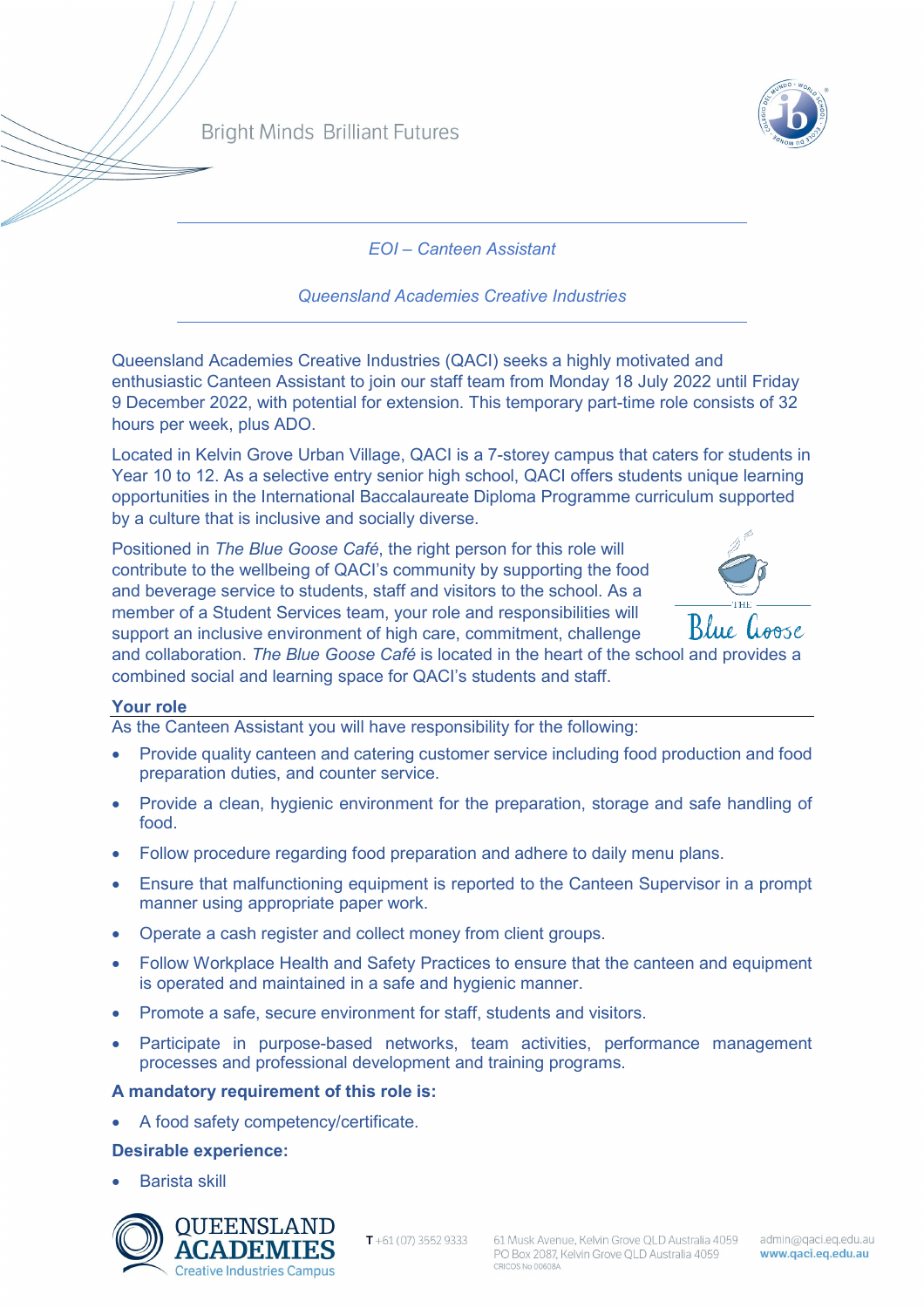# **Bright Minds Brilliant Futures**



People interested in this exciting opportunity to join *The Blue Goose Café* are required to submit a 1-page resume, 1-page written response in regard to the capabilities described below and contact details for 2 referees, one must be your current supervisor.

## **1. Supports strategic direction**

Understands the catering environment and demonstrates knowledge and skill particularly in relation to food preparation, food service and food hygiene.

### **2. Achieves results**

Ability to carry out duties with a minimum of supervision and to set realistic work priorities and meet deadlines.

# **3. Supports productive working relationships**

Demonstrated ability and desire to work in a team environment where improving quality is a key focus and demonstrate ability to adapt flexibly to a changing work environment.

# **4. Displays personal drive and integrity**

Takes personal responsibility for accurate completion of work and seeks assistance when required.

# **5. Communicates with influence**

Demonstrated communication skills to effectively liaise with other staff and relate to students and visitors in a courteous manner.

Expressions of Interest will be accepted until Friday 1 July 2022.

For more information or to submit an Expression of Interest please contact Joanna Evans, Business Manager – [jevan142@eq.edu.au](mailto:jevan142@eq.edu.au) 



 $T + 61(07)$  3552 9333